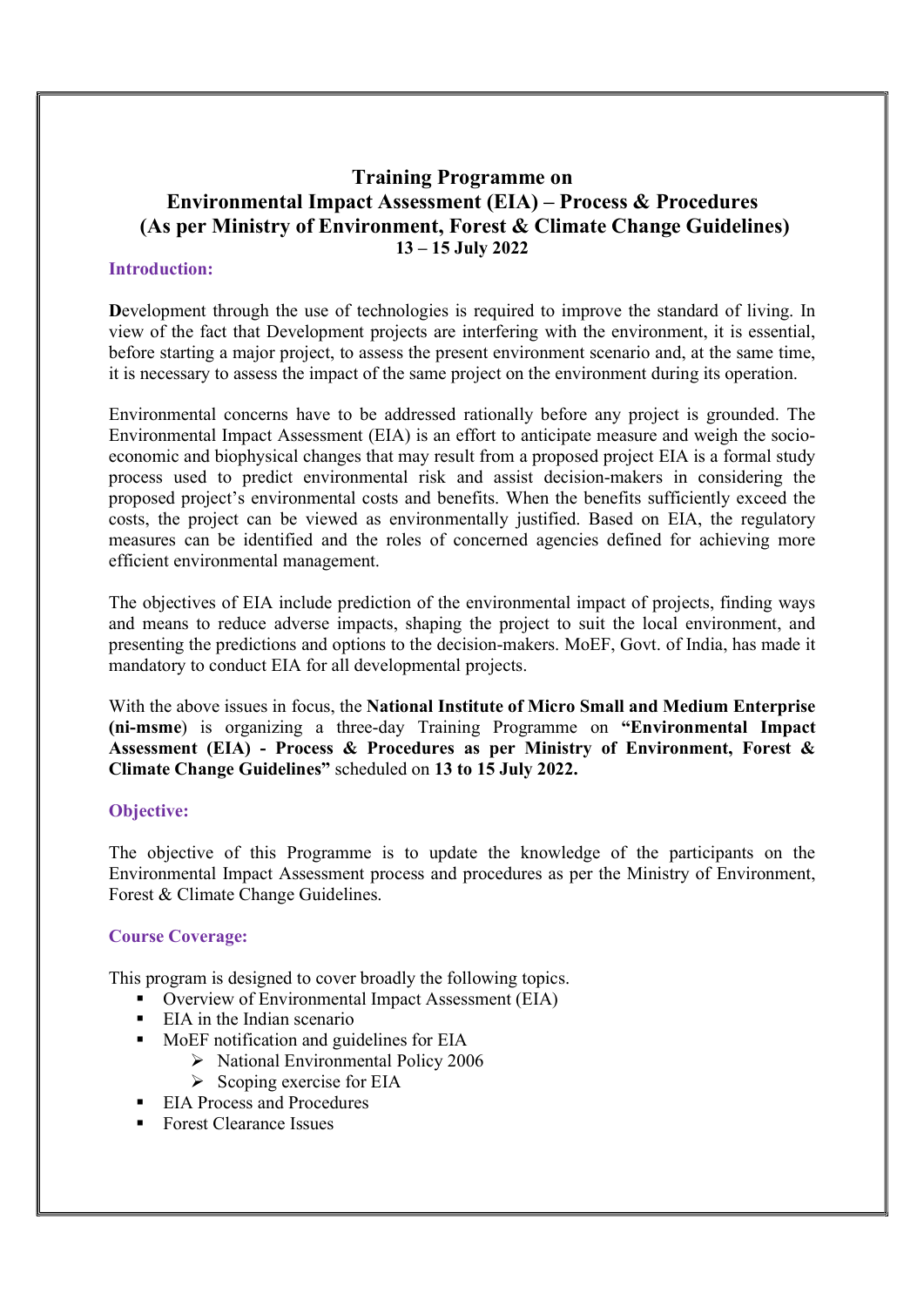- Risk Analysis for EIA
- **Environmental Management Plan**
- **•** Verification of EIA by Environmental Audits
- Environmental Clearance Process
- R&R Issues (Social & Technical), Social Impact Assessment (SIA)
- Case Studies and Group Discussions

## Methodology:

Methodology of the program includes Classroom Sessions with Lectures/discussions, audiovisual aid; benchmarked video shows, Chalk & Talk sessions, Group Discussions, Case Studies, sharing of experiences, etc. All the sessions will be interactive, demanding active participation from all the participants.

## Target Participants:

This course is useful for engineers and managers working in the areas of project formulation Including Environment and Forest clearances in Public and Private Sectors, Government Departments (undertaking Development Projects), Regulatory Boards, Consultancy firms, R&D Institutions, NGOs, etc.

#### Learning Outcome:

After attending this programme, the participant will be able to

- Understand the process and procedures of EIA clearance.
- Study and analyze the environmental impacts of proposed developmental projects.
- **Prepare, verify, and evaluate EIA Reports.**

#### Faculty:

Apart from core Internal Faculty, Experienced Professionals associated with the preparation of EIA And EMP and clearances from MoEF; CPCB, Field Experts, EIA consultants, and subject Specialists will be invited as Resource Persons.

#### Program Venue, Dates & Timings:

Venue: Lecture Hall, ni-msme campus, Yousufguda – Hyderabad Dates: 13 - 15 July 2022

#### Timings:

On the first day, Registration will commence at 09.30 hrs. On all other days, the program timings will be from  $09.30 - 17.15$  hrs with breaks in between for tea break and lunch break.

#### Course Fee:

Rs. 10,000/- Residential Fee, and Rs. 8,000/- for the Non-Residential Programme fee per participant. (GST Included) The fee includes Course Material, Training kit, twin-sharing Accommodation as per availability, breakfast, lunch, dinner, tea/coffee, and snacks during the actual days of the Training Programme.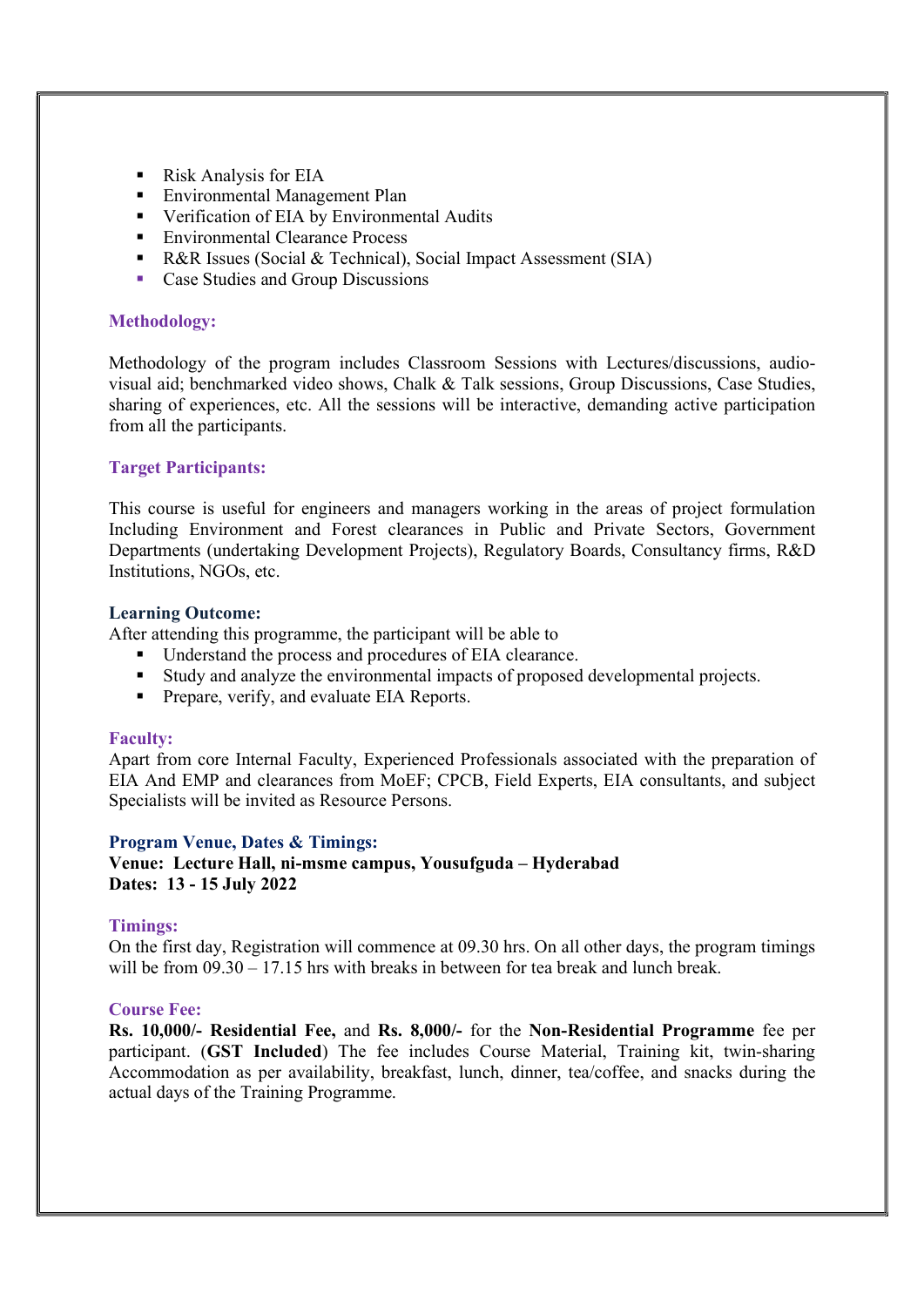To register manually, please send your nominations giving details of Name, Designation, Contact Address, E-mail Address, Mobile Numbers, Telephone and Fax Number of the participant along with the details of payment of fee, in the form of a Demand Draft (D.D) in favor of "National Institute for Micro Small and Medium Enterprises" payable at Hyderabad.

## Certificate:

A certificate of participation will be awarded to each participant at the conclusion of the Programme.

Note: Due to any reason if any nominee is unable to attend the program, a substitute will be permitted, as the fee once paid is not refundable

#### Programme Director

Mr.J. Koteswara Rao Associate Faculty Member School of Enterprises Development ni-msme- Hyderabad. Ph:040-23633241 E-mail: jkr.nimsme@gmail.com

Enquiries and nominations may be addressed to:

The Assistant Registrar, National Institute for Micro, Small, and Medium Enterprises (An Organization of the Ministry of MSME, GoI, and ISO 9001:2015 Certified) Yousufguda, Hyderabad - 500 045 Telangana, India. Tel: 91-40-23633260, 23633217 E-mail:  $ar(\omega n$ imsme.org, info $\omega$ nimsme.org, Website: www.nimsme.org